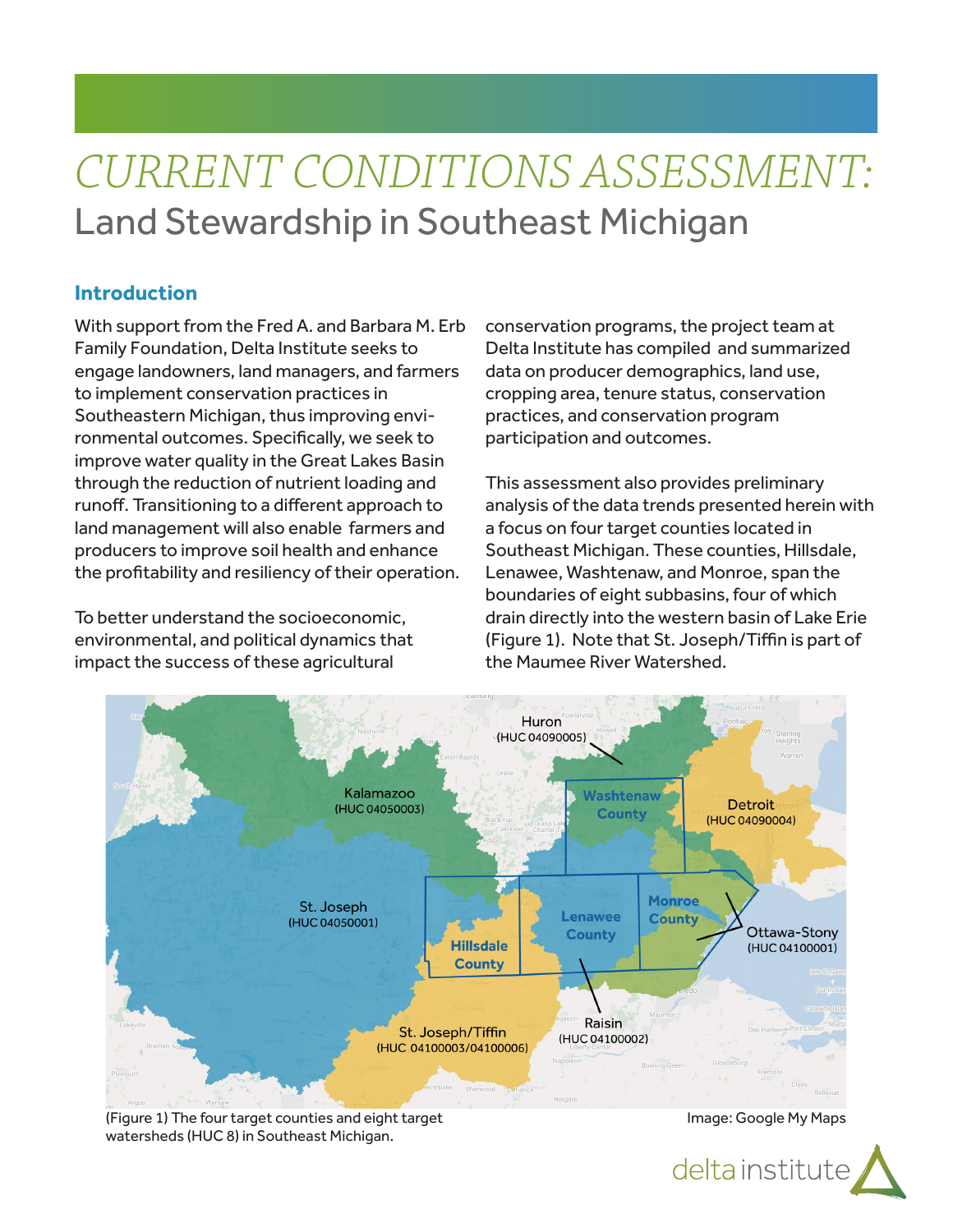# **Key Takeaways**

- Seventy percent of producers are between the ages of 45 and 74
- More acreage is being managed by fewer farm operations today than in the past.
- Nearly 40 percent of individual farm operations manage between 10 to 50 acres of land; with the next largest contingent of operations (27 percent) managing 50 to 179 acres.
- Eighty-eight percent of agricultural land is used as cropland 45 percent is soybeans and 31 percent is corn.
- Conservation tillage and tile drainage are the two most widely applied conservation practices.
- Farm Bill payments are consistent in terms of average payments per contract and dollars spent per acre across counties in each program year.
- Strengthening the network of existing conservation organizations and initiatives could improve the region's capacity to identify opportunities, set priorities, compete for limited funding and ultimately implement conservation practices.

# **Producer Demographics**

Agricultural producers in Southeast Michigan are individuals that overwhelmingly identify as white men, 70 percent of whom are between the ages of 45 and 74.

97 percent their race as white.

**66 percent** as Male.



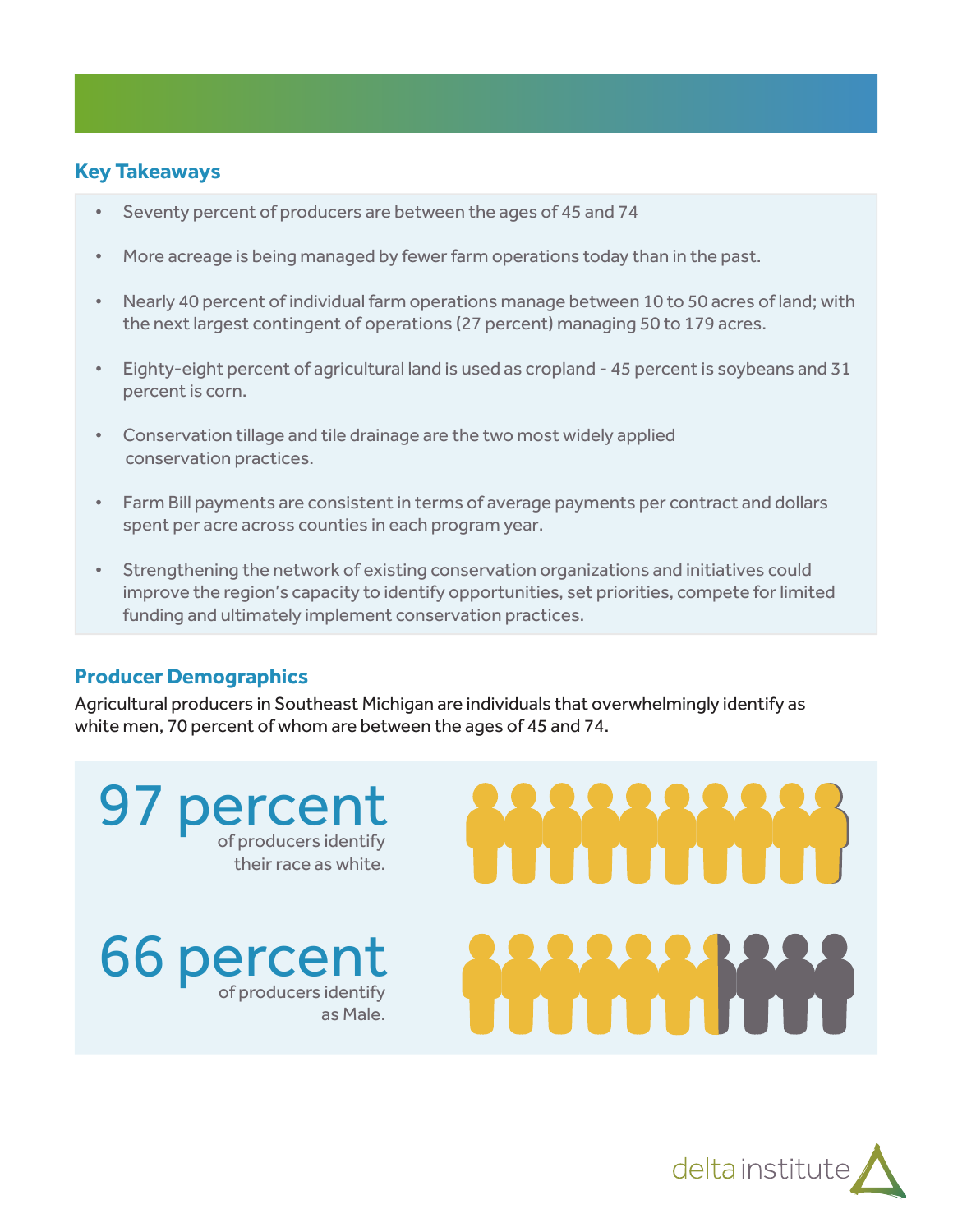# **Farm Operations: Acreage & Tenure Status**

More than one million acres across the four target counties in Southeast Michigan are used for farm operations. While agricultural acreage grew by only 0.8 percent between 2002 and 2017, the number of unique farm operations decreased by about 10 percent during that same period. This suggests that while the total amount of farm acreage is staying relatively stable, a shrinking population of operators are managing that land. It should be noted that agricultural acreage has remained relatively stable in this geography. This trend is further supported by the fact that the average acreage managed by individual operations increased across each of the four counties between 2002 and 2017. In Lenawee and Hillsdale counties, operations grew by an average of nearly 16 percent in terms of acres operated. In Washtenaw and Monroe counties, a positive average growth trend was also observed, though the growth was not as significant.

and 2017 in the US, the average farm operation size in Michigan increased by seven percent<sup>.</sup>.

Sixty-five percent of operations across the four counties are identified as having full-owner tenure status (where all of the land contained in the operation is owned by the operator) and 73 percent of acreage is identified as part-owner tenure status (some of the land is owned by the operator and the remainder is rented). This suggests that larger operations (with more acreage) are more frequently subject to partial ownership or enter into contracts with tenants; whereas operations with full ownership status more frequently manage less acreage than their counterparts.

Of 4,896 farm operations across the four counties, nearly 40 percent manage between ten to 49.9 acres of agricultural land. The next largest portion of operations (27 percent) manage 50 to 179 acres. The abundance of small operations may pose a broad challenge to the adoption of conservation practices because smaller opera-





These trends align with the changes occurring within agriculture at the state and national level. As agricultural land is being lost, there is consolidation of farms with fewer producers managing more acres. Agricultural acreage has decreased by roughly four percent from 2002 to 2017 for both Michigan and the entire US, while the number of operations have decreased by ten percent and four percent in that same time period for Michigan and the US, respectively, . Though the average acreage did not change significantly between 2002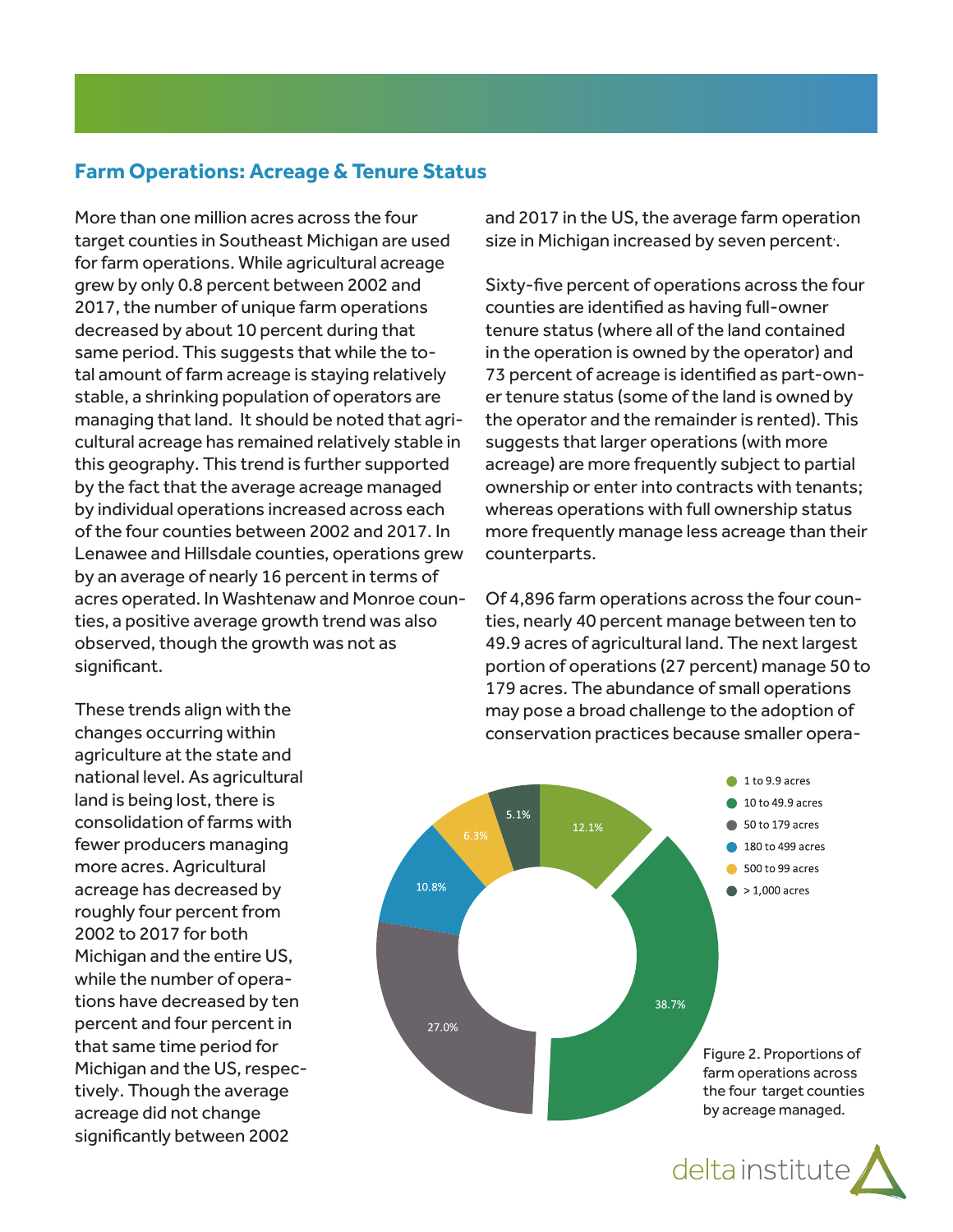tions likely have lower revenue and lower capacity (compared to larger operations) to implement onfield interventions or apply for competitive funding sources. Figure 2 (page 3) shows this breakdown in greater detail; Table 1 shows how many operations of each size were located in each county.

| County/<br><b>Acreage</b> | 1 to 9.9 acres | 10 to 49.9<br>acres | 50 to 179<br>acres | 180 to 499<br>acres | 500 to 99<br>acres | > 1,000<br>acres |
|---------------------------|----------------|---------------------|--------------------|---------------------|--------------------|------------------|
| <b>Hillsdale</b>          | 139            | 395                 | 418                | 120                 | 63                 | 70               |
| Lenawee                   | 145            | 436                 | 417                | 145                 | 114                | 104              |
| <b>Monroe</b>             | 177            | 449                 | 212                | 131                 | 71                 | 45               |
| <b>Washtenaw</b>          | 130            | 613                 | 274                | 135                 | 60                 | 33               |
| <b>Total</b>              | 591            | 1,893               | 1,321              | 531                 | 308                | 252              |

#### **Table 1. Number of Operations by Size (acres) in Each County**



Figure 3. Proportions of total agricultural land use by type of land as reported by farmers.

#### **Land Use & Livestock**

The vast majority of agricultural land across the four target counties reported as cropland. Soybeans (45 percent) and corn (31 percent) comprise 76 percent of the total cropping area. The remaining land use designations are far smaller in terms of acreage, with woodlands and other uses, including "...farmsteads, homes, buildings, livestock facilities, ponds, roads, wasteland, etc.", being the next two most prominent land uses reported. The overall trends in Figure 3 are consistent within each of the four target counties. Additionally, hogs account for 40 percent of all livestock inventory; dairy cows 23 percent, and chicken and sheep 18 and 15 percent respectively. In 2016, 93 percent of all livestock were reported in Concentrated Animal Feeding Operations, primarily in Hillsdale and Lenawee counties.

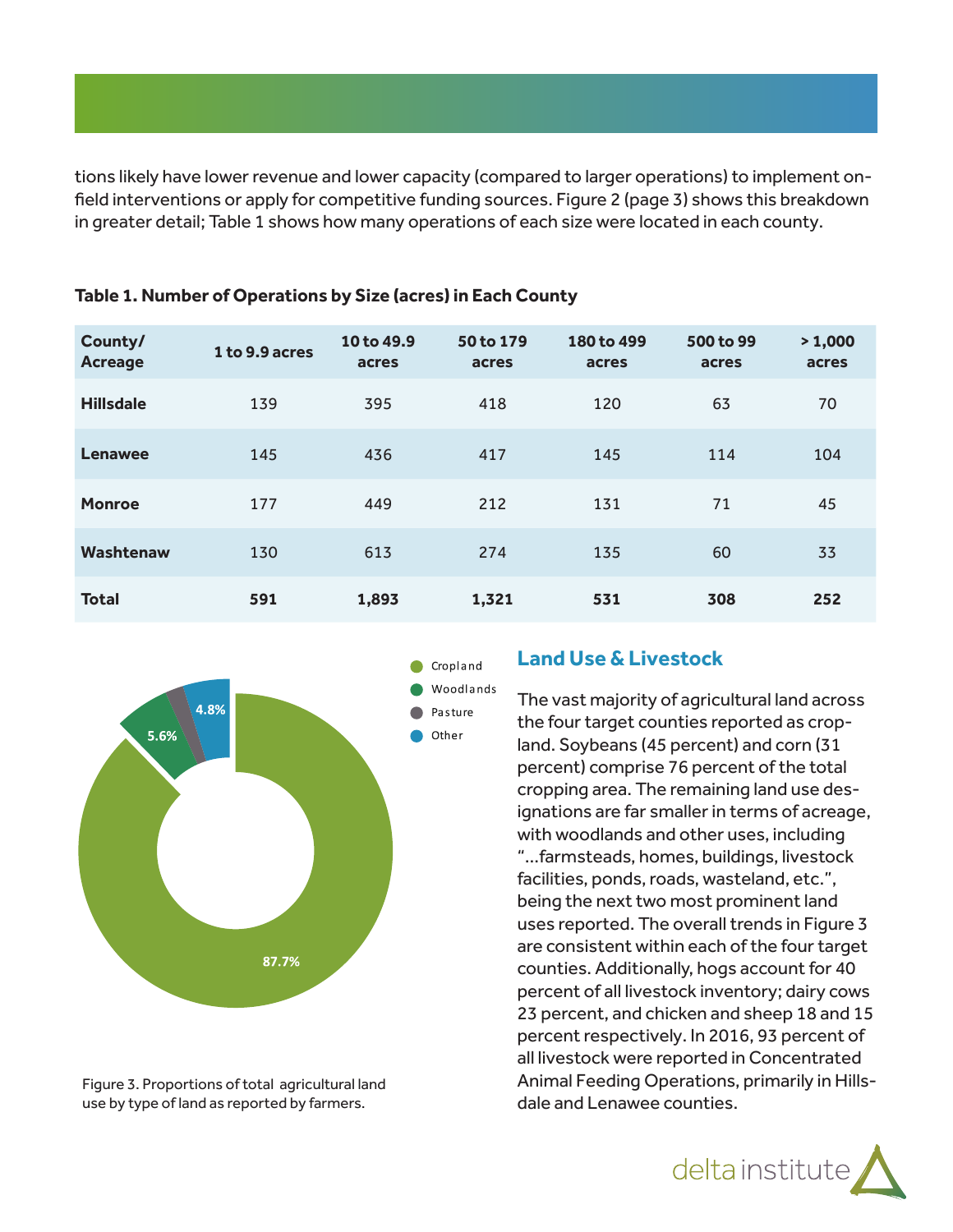# **Conservation Practices**

Agricultural producers in the four target counties utilize a variety of conservation practices on their land. The most commonly used practices address a number of agricultural agricultural issues including erosion, nutrient loading, and soil health. Tile drainage is the most widely reported single practice among the suite of practices applied by producers on agricultural

land. Conservation tillage, both no-till practices and otherwise; and conventional tillage are also widespread. However, when considered as a single practice, conservation tillage is the most widely applied practice. Figure 4 shows the acreage on which practices have been applied in each of the four counties.



Figure 4. Amount of acreage in each county on which specific conservation practices have been applied. Though tile drainage is not typically considered a conservation practice, it is commonly found in this geography and is useful to illustrate overall rates of practice utilization.

# **Conservation Programs**

Agricultural producers looking to apply conservation practices on their land have a variety of programs that offer assistance to aid these efforts, each with different priorities in terms of desired outcomes. Assistance is most commonly available through these programs in the form of financial, technical, legal, and outreach assistance.

Producers in Southeast Michigan participate in a variety of a programs promoting conservation on agricultural lands. These programs are made available in different geographies and administered by a number of federal, state, and private entities. The following section describes the most commonly utilized programs in the four target counties and, for select programs, how effectively they've been implemented in those areas.

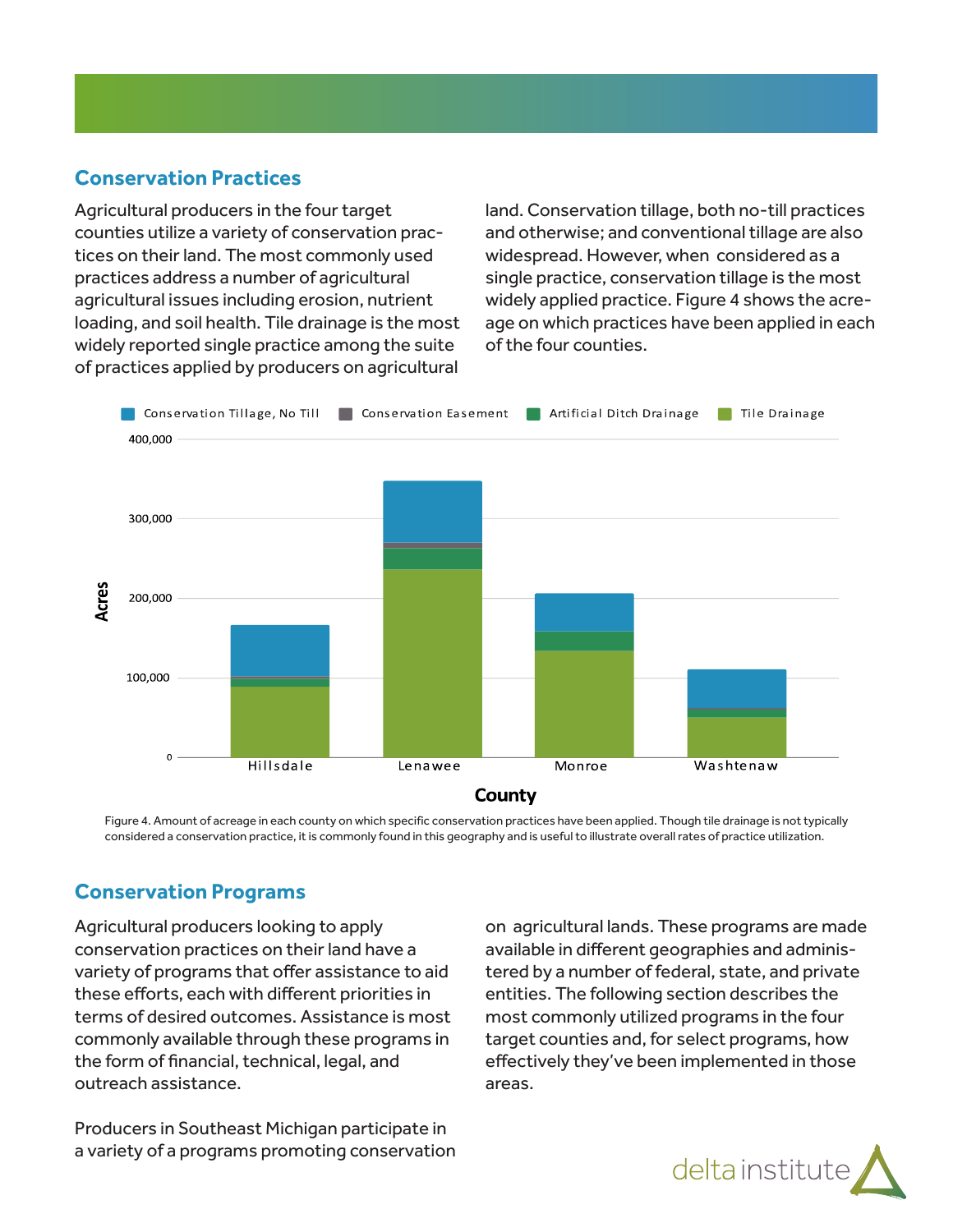# *Federal Programs*

#### **Conservation Reserve Program (CRP)**

Financial Assistance **Technical Assistance** 

Removal/Easement **Rental Payments** 

CRP provides financial and technical assistance to farmers and ranchers to address environmental concerns. Administered by the Farm Service Agency (FSA), it provides an annual payment to farmers who commit to removing environmentally sensitive lands from production and planting species that benefit the environment.

#### **Environmental Quality Incentives Program (EQIP)**

 $\overline{\phantom{a}}$  Financial Assistance  $\overline{\phantom{a}}$  Technical Assistance

EQIP provides financial and technical assistance to farmers wanting to incorporate conservation practices into their farm operations. NRCS co-invests with farmers to implement practices like cover crops, forest improvement, irrigation, and prescribed grazing. Outcomes include reductions in nonpoint source pollution, more efficient nutrient usage, and improved soil health, which both support the quality of the environment and the operation of the farm.

#### **Conservation Stewardship Program (CSP)**

Financial Assistance **Technical Assistance** 

Removal/Easement Maintain/Monitor

CSP provides financial and technical assistance to farmers looking to enhance their conservation practices and farm operation. Participants in the program receive payments for maintaining existing practices, with additional funding available for implementing new conservation practices. CSP enrolls the entire farm and is intended to support conservation practices that go beyond addressing immediate concerns.

#### **Great Lakes Restoration Initiative (GLRI)**

Financial Assistance Technical Assistance

GLRI provides financial assistance to protect and restore the Great Lakes. It has five focus areas, with Focus Area 3 targeting nonpoint source pollution impacts on nearshore health. The objectives of this focus area are to reduce nutrient loads from agricultural watersheds, reduce untreated stormwater runoff, and to improve the effectiveness of pollution control and management.

### **Agricultural Conservation Easement Program (ACEP)**

ACEP provides financial and technical assistance for conserving agricultural lands and wetlands, helping "Indian tribes, state and local governments and non-governmental organizations protect working agricultural lands and limit non-agricultural uses of the land." For working farms, the program helps producers keep their land in agriculture. ACEP also protects grassland, including rangeland, pastureland and shrubland.

### **Great Lakes Sediment and Nutrient Reduction Program (GLSNRP)**

#### Financial Assistance

GLSNRP, administered by the Great Lakes Commission, provides grants to local and state governments and nonprofit organizations to install sediment and nutrient control practices. Two projects currently funded by this program in Hillsdale and Lenawee counties have received \$113,126 and \$50,000 respectively.

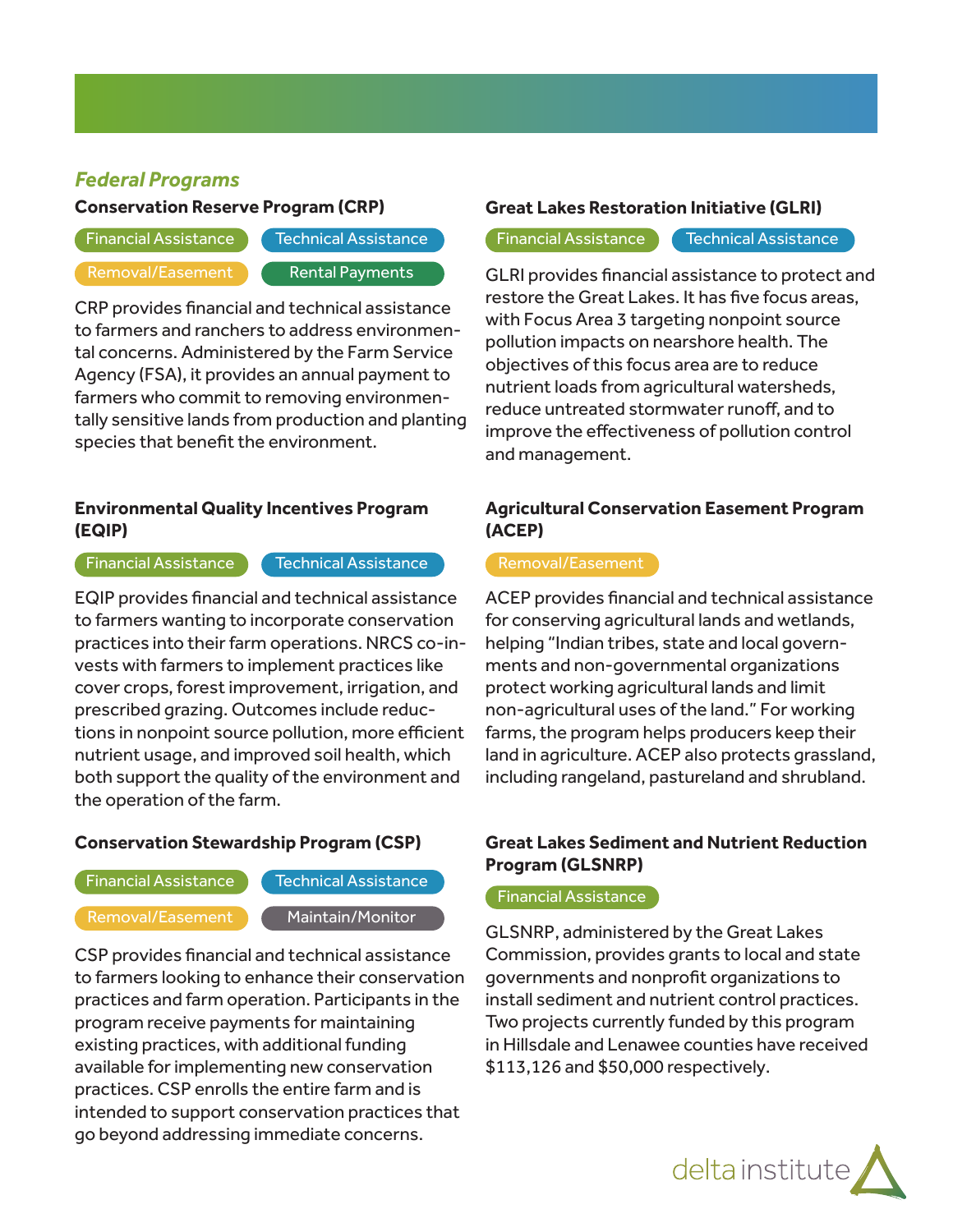### *State Programs*

#### **Michigan Agricultural Environmental Assurance Program (MAEAP)**

#### Technical Assistance Certify/Verify

MAEAP is a voluntary program administered by Michigan Department of Agriculture and Rural Development (MDARD) designed to reduce agricultural producers' legal and environmental risks. It aims to teach effective land stewardship practices that comply with state and federal regulations and shows producers how to identify and prevent agricultural pollution risks on their farms.

#### **Farmland and Open Space Preservation Program**

The Farmland and Open Space Preservation Program, administered by MDARD, utilizes a number of financial tools including tax incentives and permanent conservation easement donations to incentivise landowners to preserve agricultultural land as open space. Additionally, the program establishes funds for local governments to purchase development rights. In June 2018, 3.3 million acres of land were protected under this program; and, more specifically, by provisions in the Michigan Farmland and Open Space Preservation Act (P.A. 116).

#### **Right to Farm Program**

#### Technical Assistance

The Right to Farm Program (P.A. 93) provides outreach and assistance to farms for addressing nuisance complaints and assessing management practices and operations. Program staff also assess compliance under Michigan's Generally Accepted Agricultural Management Practices (GAAMPs) "While adherence to the GAAMPs does not act as a complete barrier to complaints or lawsuits, it does provide an umbrella of protection from nuisance litigation."

#### **Michigan Biosolids Program**

#### Technical Assistance

This program is administered by the Michigan Department of Environment, Great Lakes, and Energy (EGLE). MDARD's role in the program is providing education and technical assistance to those affected by the land application of biosolids. EGLE and MDARD have partnered with Michigan Farm Bureau, Michigan State University Extension, and the Michigan Water Environment Association to provide leadership and promote beneficial uses of biosolids and to make Michigan a national leader in environmentally sound Biosolids processes and products.

#### *Private Programs*

#### **4R Nutrient Stewardship Certification Program**

Technical Assistance **CALC CERTIFY** Certify/Verify

The Ohio AgriBusiness Association, on behalf of the Nutrient Stewardship Council, administers the 4R Nutrient Stewardship Certification Program. The program is a voluntary certification program which encourages agricultural retailers, service providers, and other certified professionals to implement proven best practices through the 4Rs, which refers to using the Right Source of Nutrients at the Right Rate and Right Time in the Right Place. Currently, four agricultural operations in Southeast Michigan are certified through the program; they are located in Saline (Washtenaw County), Blissfield (Lenawee County), Morenci (Lenawee County), and Litchfield (Hillsdale County). Moreover, 1.55 million acres in agricultural production are certified in Western Lake Erie Basin (WLEB). This program is most widely utilized in Ohio's portion of the Maumee River Watershed, the greatest source of nutrient loading into WLEB.

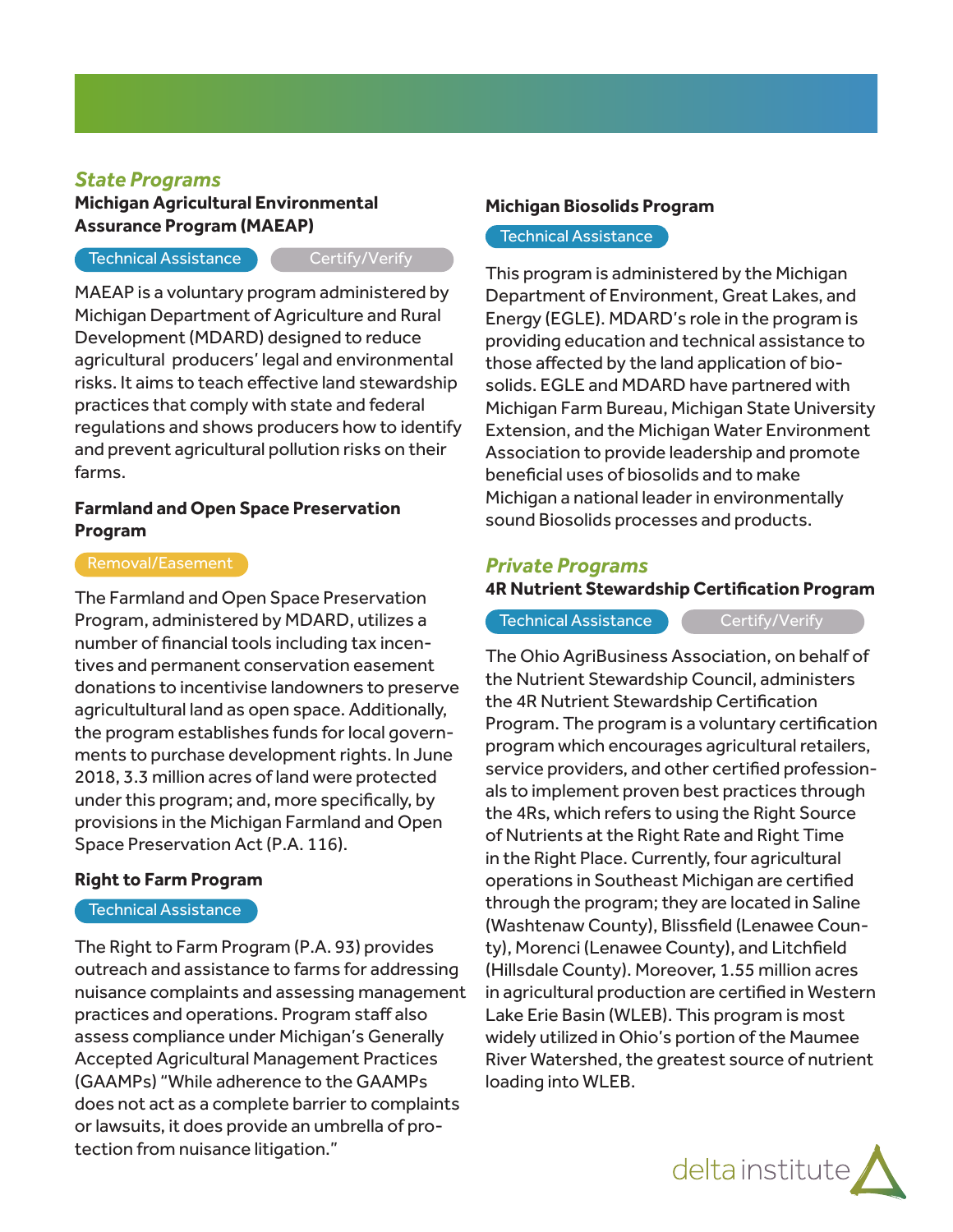# *Federal Program Spending and Enrollment*

Though federal conservation programs provide significant funding for agricultural conservation in the region, those programs engage only a small fraction of the operations across the four counties. For example, 89 percent of unique contracts among the selected programs were through CRP, but less than 10 percent of all producers in the four target counties enrolled land in CRP. Specifically, an average of 455 farmers in total were enrolled in CRP across the four counties in each program year. In 2017 alone, 4,896 unique farm operations were active across the four counties. Similar data was not available for EQIP and CSP.



Figure 5. Proportion of total funding across the four target counties by federal programs.



Figure 6. Total amount of dollars (USD, million) spent in each county

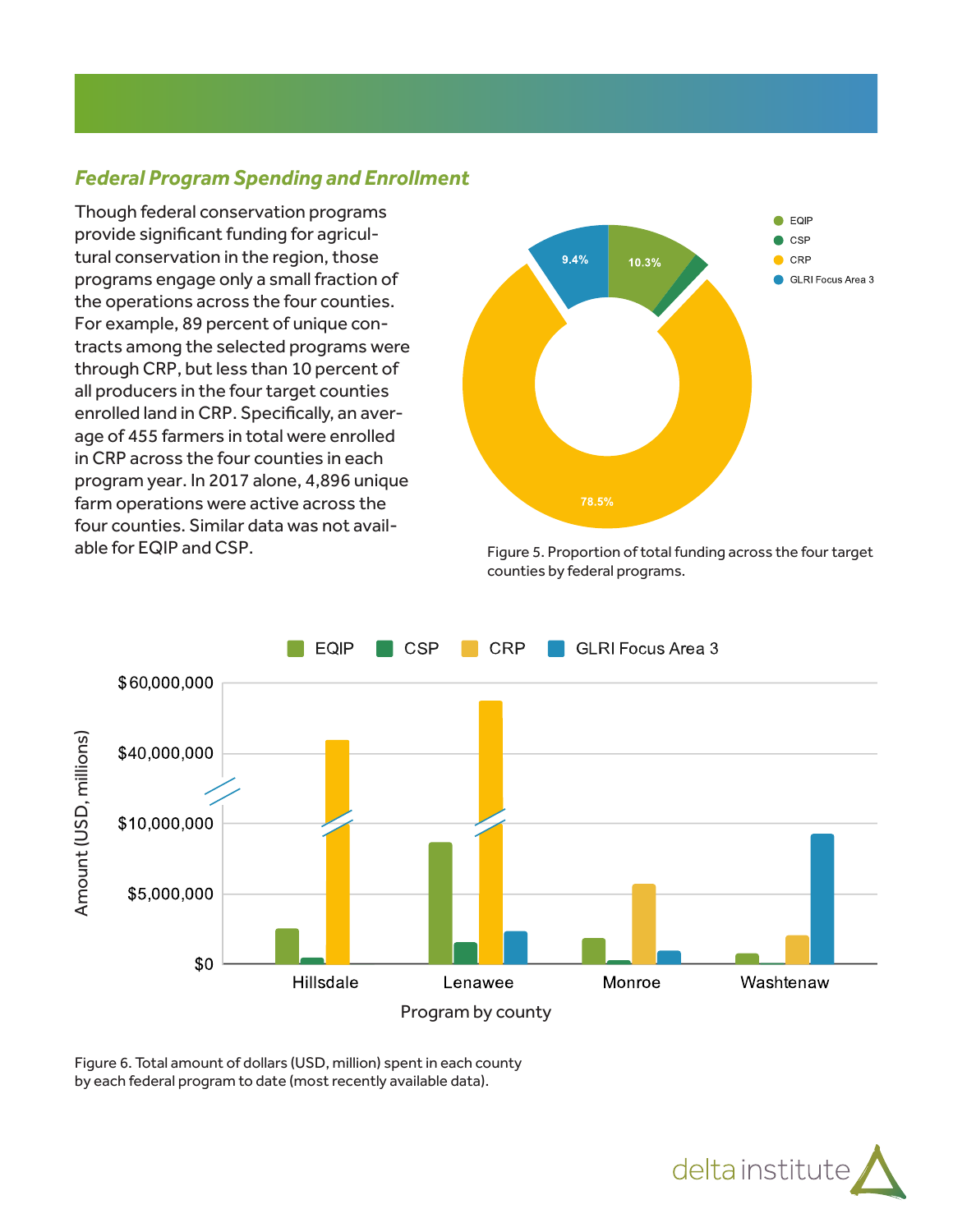Nearly 80 percent of funding from federal conservation programs comes from CRP. The overall distribution of federal funding directed to the four counties through Farm Bill and GLRI programs is shown in Figure 5 (page 8). Washtenaw County is the only county that received more funding from GLRI than any other program. Figure 6 (page 8) shows how funds were directed in each county.

Across the four counties, the amount of money provided to producers via EQIP contract payments between 1998 and 2015 was highly variable; Washtenaw County, however, exhibited a substantially higher degree of variance (as great as 300% percent in some instances) in the amount of payments made through EQIP compared to the other counties. CRP payments, on the other hand, are more consistent in terms of dollars spent per program contract. Between the four counties, dollars spent per acre ranged from \$1,999 in Monroe County to \$2,949 in Hillsdale County. Though similar data was not available for CSP at the county scale, the average payment made through CSP across the entire state of Michigan was \$8,440 and covered 414 acres.

The significant majority of payments directed through EQIP and CSP have been made to address water quality concerns due to nutrient

loading (Figure 7). Note that GLRI Focus Area 3 funding is explicitly focused on improving water quality by addressing nonpoint source pollution. Additionally, note the total acreage enrolled in CRP has remained relatively stable in Monroe and Washtenaw counties, where funding remains low; and that enrolled acreage is significantly more variable in Hillsdale and Lenawee counties, where the majority of the funding has been directed since 1998 (Figure 8).







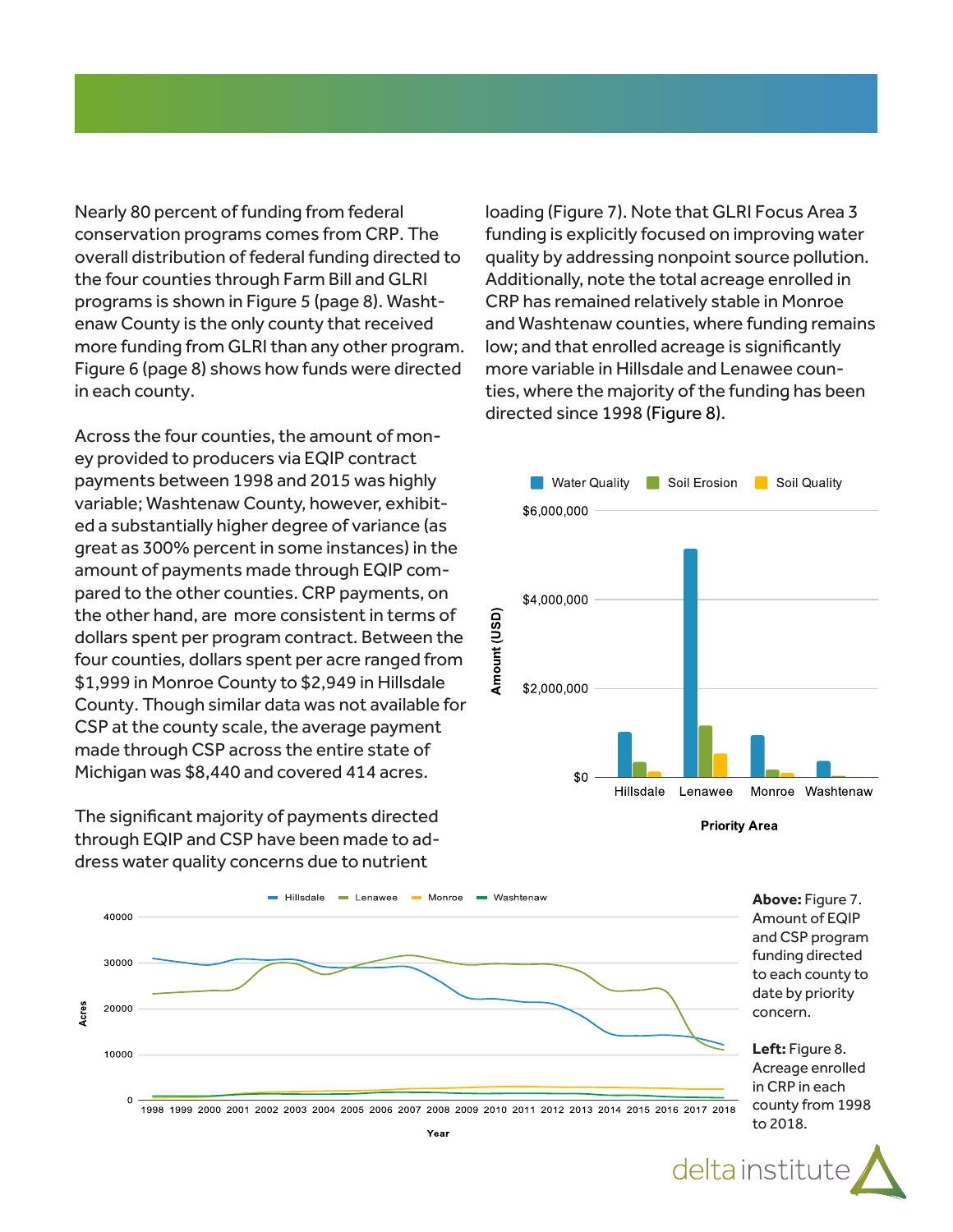# *State Program Enrollment and Performance*

Data on program performance at the state level is not consistently nor widely available for the suite of Michigan-specific conservation programs. Further, the data that is available shows that some of these programs are sporadically applied across the state with varying degrees of success.

For example, MAEAP verifications cover an extremely low portion of agricultural acreage in the four target counties (Table 2.1). Despite low participation, the program has quantified key environmental outcomes as a result of the program's verification activities (Table 2.2). Similar information is not available for the four target counties

for other state-wide programs. MDARD does, however, publish an annual report describing program outcomes for the Farmland and Open Space Preservation Program, the most recent of which reported FY2018 outcomes.

The performance metrics described in that report include measures of productivity, tax credits issues, and acres enrolled. Per that report, the program issued an average of \$48 million in tax credits each year between 2014 and 2018. In that same time period, an average of 42,538 acres were enrolled during each program year.

| <b>Conservation</b><br>practice/County | <b>Hillsdale</b> | Lenawee | <b>Monroe</b> | Washtenaw |
|----------------------------------------|------------------|---------|---------------|-----------|
| <b>Nutrient plan or CNMP</b>           | 1.28%            | 2.05%   | 0.94%         | 0.48%     |
| <b>Buffer/filter strips</b>            | 0.01%            | 0.02%   | 0.02%         | 0.01%     |
| <b>Cover crops</b>                     | 0.32%            | 0.50%   | 0.21%         | 0.08%     |
| <b>Conservation tillage</b>            | 0.51%            | 0.22%   | 0.45%         | 0.21%     |
| No-till, zone till, or grass<br>cover  | 0.71%            | 0.63%   | 0.33%         | 0.19%     |

#### **Table 2.1. Proportion of Total Agricultural Acreage in Each County Verified by MAEAP**

#### **Table 2.2. Environmental Outcomes in Each County Verified by MAEAP**

| <b>Sediment reduced (tons)</b>  | 19,386.21 | 31,160.17 | 14,340.76 | 7,305.16  |
|---------------------------------|-----------|-----------|-----------|-----------|
| <b>Phosphorus reduced (lbs)</b> | 31,038.26 | 49,891.58 | 23,065.43 | 12,137.65 |
| <b>Nitrogen reduced (Ibs)</b>   | 62,071.48 | 99,773.65 | 46,524.72 | 26,285.40 |

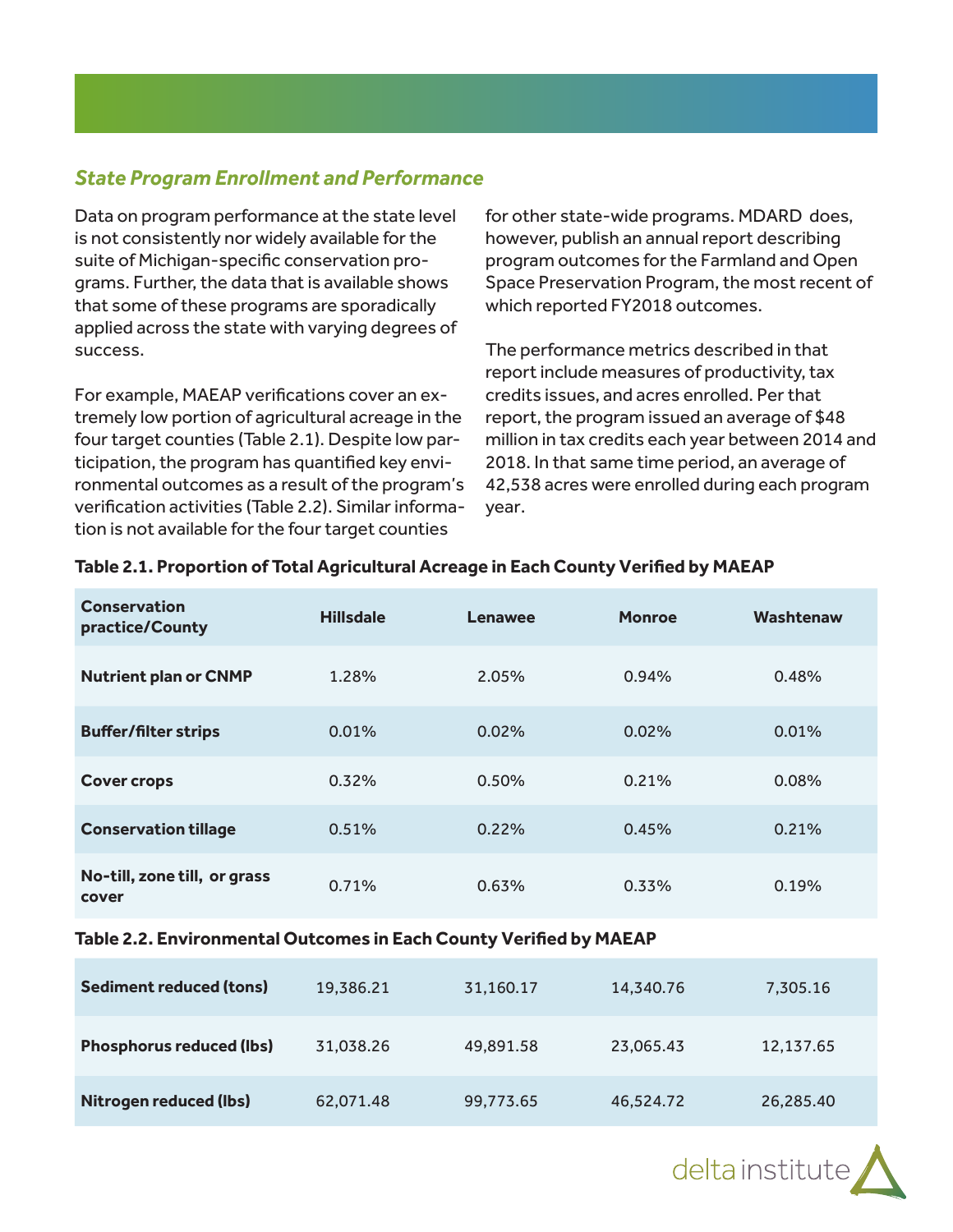# **Conservation Partnerships**

Leveraging expertise, staff capacity, and additional resources is an essential component of implementing successful conservation programs at any scale. Much of this can be accomplished by engaging local conservation organizations and formal partnerships with narrowly defined missions to support the goals in a particular watershed.

Each of the five watersheds and four counties are home to formal, watershed or county-specific conservation partnerships. Most frequently, these organizations are known as watershed councils or soil and water conservation districts. These organizations are typically well organized, with a professional staff governed by a board of directors representing government agencies, academic institutions, private businesses, and non-governmental organizations. Watershed councils typically focus on issues related to water resources and land use whereas conservation districts address agricultural and natural resource concerns. Conservation organizations in the five watersheds and four counties include:

- Huron River Watershed Council
- Friends of the St. Joe River Watershed Council
- Kalamazoo River Watershed Council
- Friends of the Detroit River
- River Raisin Watershed Council
- Hillsdale Conservation District
- Lenawee Conservation District
- Monroe Conservation District
- Washtenaw County Conservation **District**

In some cases, formal conservation partnerships are established by government programs to support the implementation of specific initiatives. These partnerships are often led by state agencies, counties, or municipal organizations.

For example, the Regional Conservation Partnership Program has established three partnerships (listed below) in recent years to support work funded by the program.

- Michigan/Indiana St. Joseph River Watershed Conservation Partnership
- Tri-State Western Lake Erie Basin Partnership
- Huron River Initiative RCPP

There are also multiple membership-based, conservation-centered organizations that engage with and provide support to their members. This support often includes technical assistance, training, and networking opportunities. Such organizations fill an important role in connecting the similar but often disparate work happening across geographies. Additionally, these organizations can help consolidate and amplify political influence distributed among member organizations to contribute to policy-oriented outcomes on a larger scale. Examples of these types of organizations include the Michigan Association of Conservation Districts and the Michigan Water Environment Association. These organizations' membership includes local conservation districts and watershed councils as well as public and private-sector entities respectively.

Strengthening this network of organizations and initiatives serves to improve the region's capacity to identify opportunities, set priorities, compete for limited funding, and ultimately guide the implementation of focused conservation practices. Doing so requires a multilateral approach that cuts across levels of government, private firms, NGOs, and academic institutions.

In 2007, the Phosphorus Policy Advisory Committee issued its final report to the Michigan De-

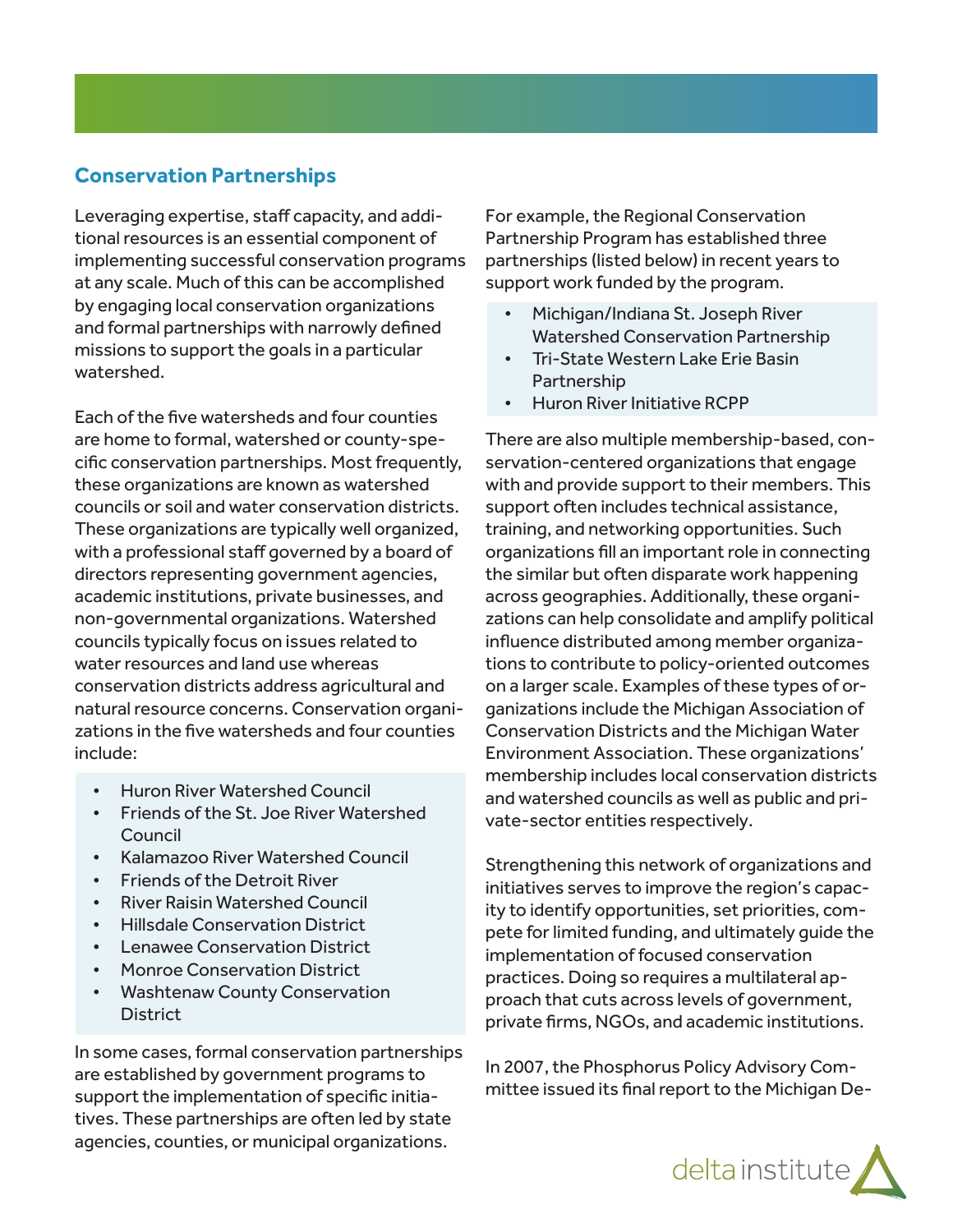partment of Environmental Quality (now called EGLE). The Advisory Committee comprised a diverse group of stakeholders representing the variety of sectors referenced above.

The purpose of the Advisory Committee "was to identify the major source categories of phosphorus loadings to Michigan's surface waters, and for each of these categories, to review and compile the voluntary and regulatory management approaches that are being or could be used to control phosphorus." Agriculture was identified as one of the major sources, citing risk factors such as soil erosion, cropland and pasture runoff, tile drained fields, CAFOs, and greenhouses. In its final report, the Advisory Committee set forth a comprehensive suite of recommendations that addressed:

- education and technical assistance;
- community education initiatives;
- incentives and voluntary programs;
- funding issues;
- monitoring, source identification, and loading analysis;
- land use development;
- phosphorus containing product changes;
- requlation; and,
- watershed initiatives.

Furthermore, the Michigan Department of Environment, Great Lakes, and Energy (EGLE) continues to represent the final report of the Advisory Committee as a special initiative which helped to establish Michigan's Nutrient Framework to Reduce Phosphorus and Nitrogen Pollution. This framework is directly reflected in EGLE's approach it takes to "set load-reduction goals for prioritized watersheds and reduce nutrient loadings through a combination of point-source and nonpoint source reduction activities."

Perhaps more significantly, EGLE's Nonpoint Source Program provides programming that addresses many of the recommendations described in the final report.

While this group had a short lifespan and was established with a uniquely narrow charge, it serves as an example of how a network of practitioners, advocates, and policymakers can be utilized to advance conservation goals by addressing myriad factors impacting conservation outcomes at every scale.

Further, the State of Michigan published its Domestic Action Plan (DAP) for Lake Erie in 2018 which affirms actions toward meeting the committments and goals established by the Western Basin of Lake Erie Collaborative Agreeement and Annex 4 of the Great Lakes Water Quality Agreement (GLQWA). Additionally, it describes the specific processes and tactics that the State will implement and pursue as collaborative action with "municipalities, nongovernmental organizations, other stakeholders" and the states bordering Lake Erie.

Specifically, the DAP identifies specific objectives for the State; actions to be taken or supported by the Michigan Department of Agriculture and Rural Development, MDEQ (now EGLE), and the Michigan Department of Natural Resources; program, policy and research gaps; and, an adaptive implementation strategy. Finally, it describes the processes through which the State will measure, track, and report progress toward meeting the identified objectives.

#### **Conclusion**

The findings published herein suggest that the intricacies of the agricultural sector - as they relate to implementing on-field conservation practices and the assistance often required to do

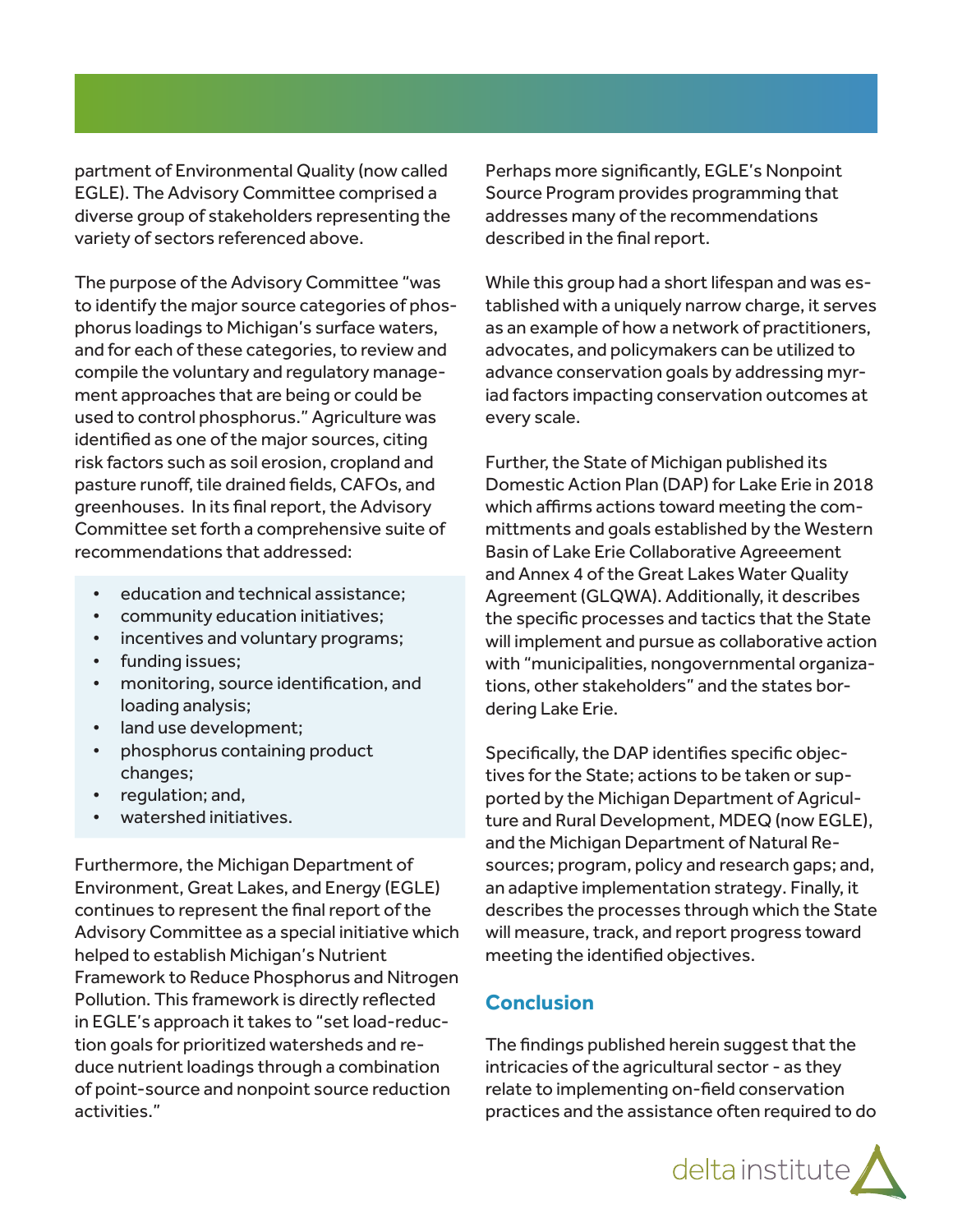so - are further reflected by an intricate network of both publicly and privately funded programs which landowners, land managers, and farmers are compelled to navigate with varying degrees of success.

Understanding how information flows between key stakeholders; how participation in these programs are distributed among the target counties; and which instances of conservation spending result in the greatest ROI will inform how this complex network of programs, producers, and policymakers can shift their approach to improve outcomes on agricultural land.

As such, this assessment informs a subsequent phase of work in which the project team will conduct a feasibility assessment of how agricultural landowners might be more effectively incentivized to take action to further protect and apply conservation practices on working agricultural land.

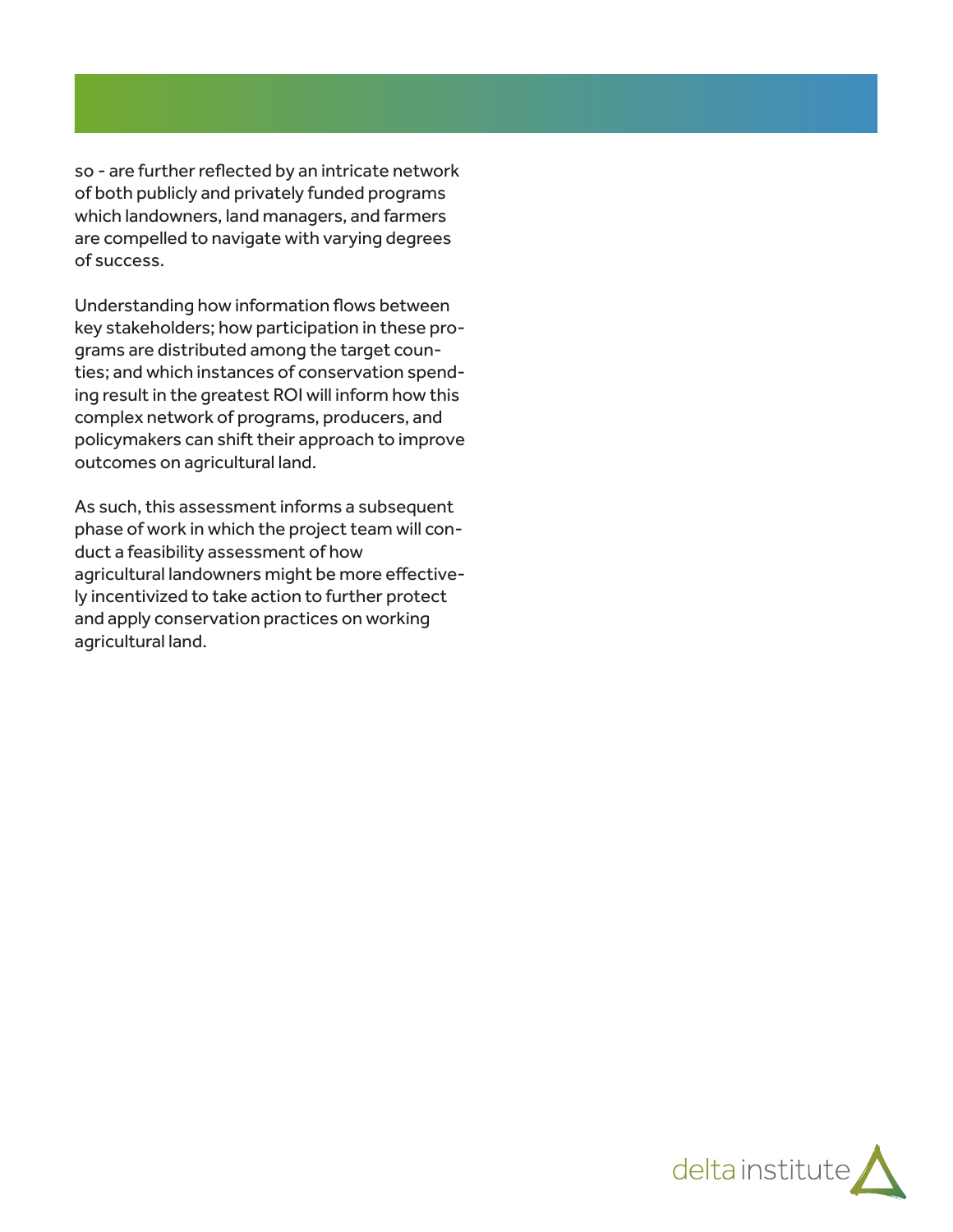### **References**

4R Nutrient Stewardship Certification | We All Play a Role. The OhioAgribusiness Association (n.d.). Retrieved May 7, 2020, from https://4rcertified.org/

Agricultural Conservation Easement Program | NRCS Michigan. (n.d.). Retrieved May 8, 2020, from https://www.nrcs.usda.gov/wps/ portal/nrcs/mi/programs/easements/acep/

EGLE - Nutrient Framework to Reduce Phosphorus and Nitrogen Pollution. Michigan Department of Environment, Great Lakes, and Energy (n.d.). Retrieved May 7, 2020, from https://www.michigan.gov/egle/0,9429,7-135-3313\_3677-264525--,00.html

EWG's Conservation Database. (n.d.). EWG's Agriculture Conservation Database: Are programs fulfilling their promises?. Retrieved March 23, 2020, fromhttps://conservation.ewg.org/region.php?fips=26000&statename=Michigan

Farm Data including violations: MDEQ MIWaters database. Profiles; 2015 CAFO Annual Reports, due Apr. 1, 2016; 2015/2016 manure production reports, 2015/2016 NPDES CAFO new applications and permit renewal applications; 2015/2016 Comprehensive Nutrient Management Plans (CNMPs) https://miwaters.deq.state.mi.us/miwaters/#/external/home

Favors, A. D. A. (n.d.). PA 116 program improving efficiency, MDARD says. Michigan Farm News. Retrieved May 7, 2020 from https:// www.michiganfarmnews.com/pa-116-program-improving-efficiency-mdard-says

GLSNRP - Great Lakes Commission. (n.d.). Great Lakes Commission. Retrieved May 8, 2020, from https://www.glc.org/work/sediment

Human by emka angelina from the Noun Project

MDARD - Michigan Agriculture Environmental Assurance Program (MAEAP). Michigan Department of Agriicultural and Rural Development (n.d.). Retrieved April 16, 2020, from https://www.michigan.gov/mdard/0,4610,7-125-1599\_25432-12819--,00.html

MDARD - Michigan's Biosolids Programre. Michigan Department of Agriculture and Rural Development (n.d.). Retrieved May 7, 2020, from https://www.michigan.gov/mdard/0,4610,7-125-1599\_26799-77279--,00.html

MDARD - Right to Farm. Michigan Department of Agriculture and Rural Development (n.d.). Retrieved May 7, 2020, from https://www. michigan.gov/mdard/0,4610,7-125-1599\_1605---,00.html

MDARD - The Farmland and Open Space Preservation Program. Michigan Department of Agriculture and Rural Development (n.d.). Retrieved May 5, 2020, from https://www.michigan.gov/mdard/0,4610,7-125-1599\_2558-10301--,00.html

MDARD - What are GAAMPs?. Michigan Department of Agriculture and Rural Development (n.d.). Retrieved May 29, 2020, from https://www.michigan.gov/mdard/0,4610,7-125-1599\_1605-297733--,00.html

Michienzi, G. (2018, June 25). PA 116: A farmland preservation program in Michigan that new farmers may not be familiar with - Farm & Farmers Markets. Farm & Farmers Markets. https://www.canr.msu.edu/news/pa-116-a-farmland-preservation-program-in-michigan-that-new-farmers-may-not-be-familiar-with

Michigan Agriculture Environmental Assurance Program (MAEAP) 2019 Annual Legislative Report

Michigan GIS Open Data. Watershed Boundary - 8 Digit. (n.d.). Retrieved March 23, 2020, from http://gis-michigan.opendata.arcgis. com/datasets/watershed-boundary-8-digit

Michigan RCPP Projects | NRCS Michigan. (n.d.). Retrieved April 13, 2020, from https://www.nrcs.usda.gov/wps/portal/nrcs/mi/programs/farmbill/rcpp/NRCSEPRD364421/

NPDES Permit Inventory as of November, 2016: http://www.michigan.gov/deq/0,4561,7-135-3313\_72753-10780--,00.html

Projects | Great Lakes Restoration Initiative. (n.d.). Retrieved March 23, 2020, from https://www.glri.us/projects